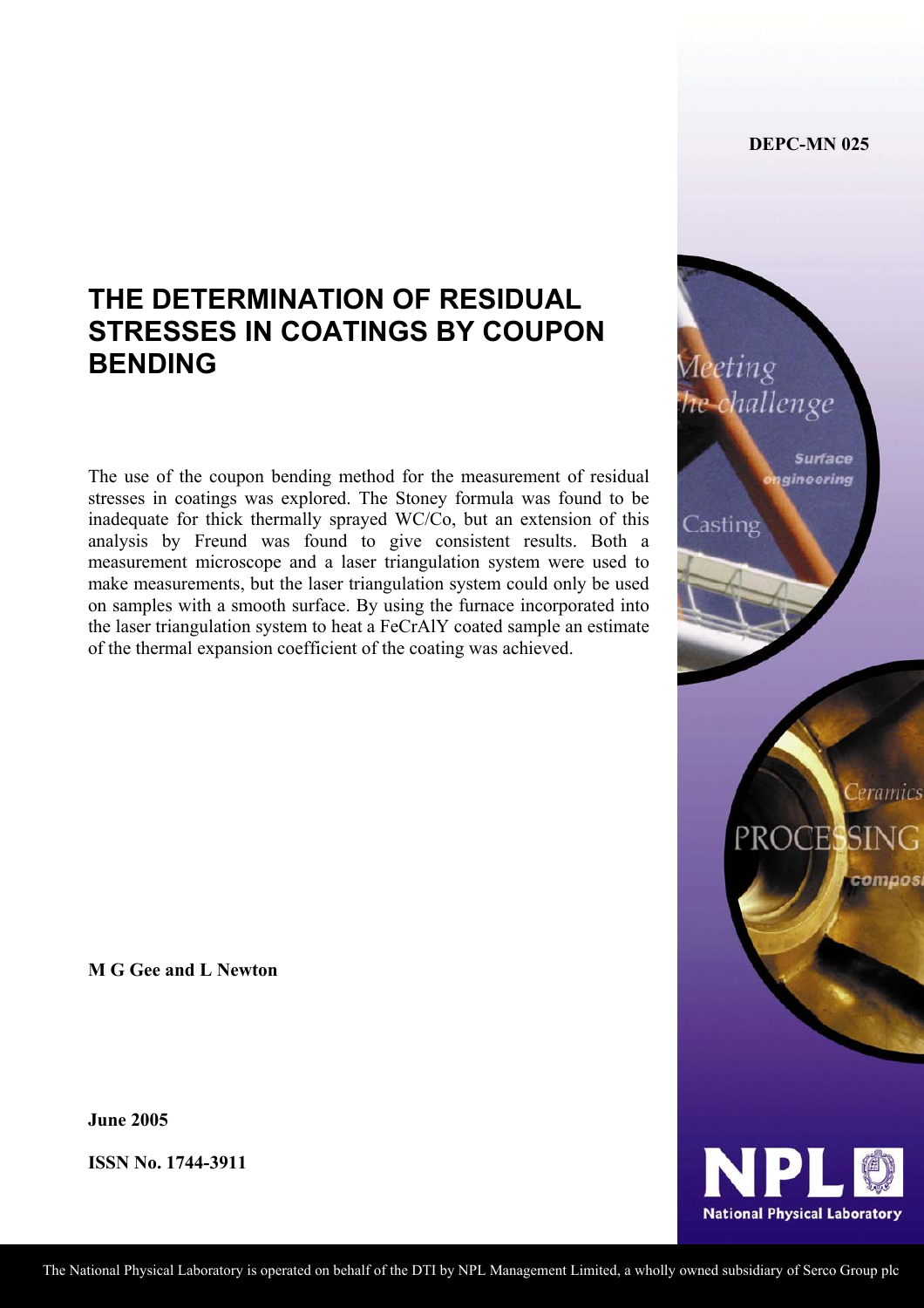## **Introduction**

Residual stresses are often generated in coatings during processing because of thermal stresses generated due to the mismatch in thermal expansion coefficients that often exists between the coating and the substrate.

Knowledge and control of residual stress in the coating is important to the coating processor and the user of coated parts as it can affect the adhesion of the coating, and can cause unwanted deformation of the parts.

The bending of a coupon from induced thermal stresses processed at the same time as the components being coated offers a simple way of assessing the magnitude of the residual stresses that are generated [1,2]. The curvature of the coupon is measured by a variety of possible techniques including optical microscopy and laser interferometry, and the residual stress in the coating is calculated from this curvature. This Measurement Note reports on some experiments that were undertaken to evaluate the applicability of the coupon bending technique to coatings.



**Figure 1 Schematic diagram showing a coated sample (coating is yellow) with thermal mismatch compressive stress in the coating** 

# **Experimental Details**

## *Materials*

A WC/Co coating 225 µm thick was thermally sprayed onto EN3B steel substrates using a JP5000 HVOF thermal spraying system. The samples were 150 mm in length with a width of 10 mm. The central 60 mm of the samples was coated. Three thicknesses of substrate were used at 1.2, 2 and 3 mm thick. The substrates were grit blasted either by a coarse or a fine abrasive before coating to increase the strength of adhesion of the coating.

As part of an interlaboratory exercise within CEN TC 184 WG5 Ceramic Coatings a 0.5 mm thick sample of tool steel that had been coated with a 2 μm FeCrAlY coating was also examined.

Knowledge of the elastic properties of the materials is necessary for the calculation of residual stress. The Youngs modulus of the coarse grit blasted WC/Co coating was found to be 185 GPa and for the fine grit blasted WC/Co coating 220 GPa by beam bending and impact excitation experiments [3]. The Poisson's ratio of the coating was taken to be 0.25. A Young's modulus of 210GPa was assumed for the EN3B steel substrate.

# *Test Equipment*

Most measurements were made with a Nikon measurement microscope. This microscope was fitted with displacement transducers that gave a measurement accuracy in the X and Y lateral directions of 2 um and a similar accuracy in the Z height direction when a suitably high magnification objective lens was used. Although this instrument was used, in principle any reasonably high magnification optical microscope can be used once the movement in the Z or focus direction has been calibrated. Usually the focus control of these microscopes is marked so that the Z movement can be recorded.

A Flexus 2960 residual stress measurement system was also used for the FeCrAlY coated sample. This instrument uses laser triangulation to determine the height of the sample in a profile made along the direction of curvature, and is fitted with a furnace that enables the user to explore the variation of residual stress with temperature. This allows estimates of the thermal expansion mismatch between the coating and the substrate to be made. In the event, although measurements were attempted on the thermally sprayed WC/Co samples, the results that were obtained were not meaningful and did not show the curved profile that was clearly evident on the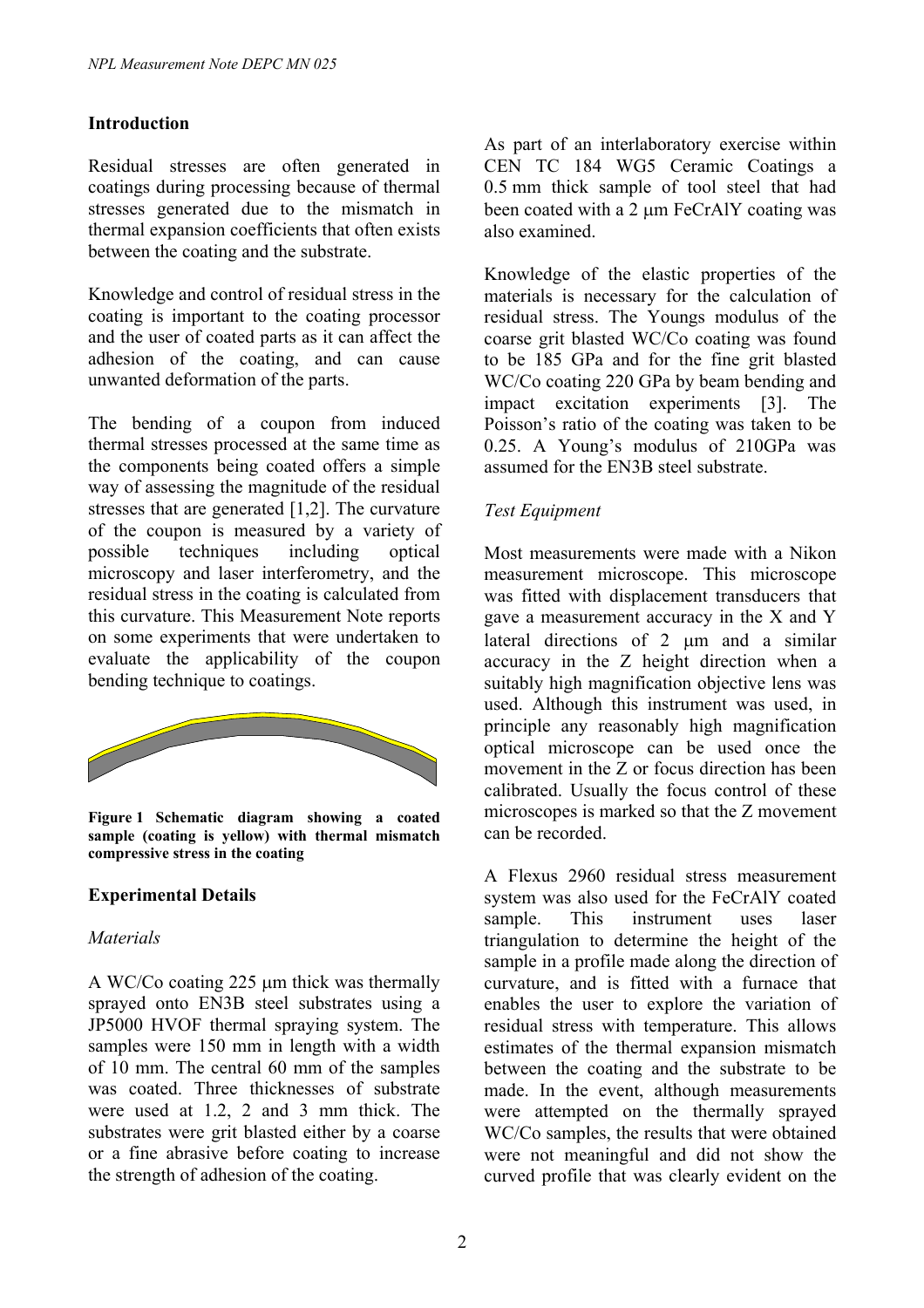samples. This was felt to be due to the poor finish on these as-coated samples.

## **Results**

Figure 2 shows the results of height measurements made along the coated area of the WC/Co coated samples. It can be seen that substantial bending of the test coupons had occurred (with a convex surface on the coating side of the sample). This bending is an immediate indication that compressive residual stresses have been generated in the samples. The bending shows a progressive increase as the thickness of the substrate is decreased, and the bending of the fine grit blasted samples is smaller than the bending for the coarse grit blasted samples.

A routine was written in Labview™ to calculate the curvature of the samples, and to calculate the residual stress in the coating using the Stoney formula (see analysis section later). This routine calculated the slope of the data points, and then plotted these slopes against the distance along the sample (Figure 3). A regression analysis gave the gradient *m* that is related to the sample curvature *R* as *R*=1/*m*.



**Figure 2 Results of measurements on thermally sprayed WC/Co samples. The figure in the legend denote substrate thickness.**



**Figure 3 Front panel of Labview™ routine to evaluate curvature and residual stress in coatings. Left hand panel shows fit though data, right hand panel shows regression fit of slopes to derive curvature.** 

The preparation of the samples for coating might also have introduced thermal stresses into the sample. This was checked by measuring the profiles of some uncoated substrates (Figure 4) that had been grit blasted. It was found that there was bending characteristic of induced thermal stress, but that the size of the bending was very small.



**Figure 4 Profiles of coarse grit blasted substrates. Numbers in legend refer to thickness of substrate.** The radius of curvature results are plotted in Figure 5. The different points for the same conditions are measurements on different samples. The radius of curvature for the coarse grit blast samples are larger than those for the fine grit blast samples. There is also a large scatter in the results.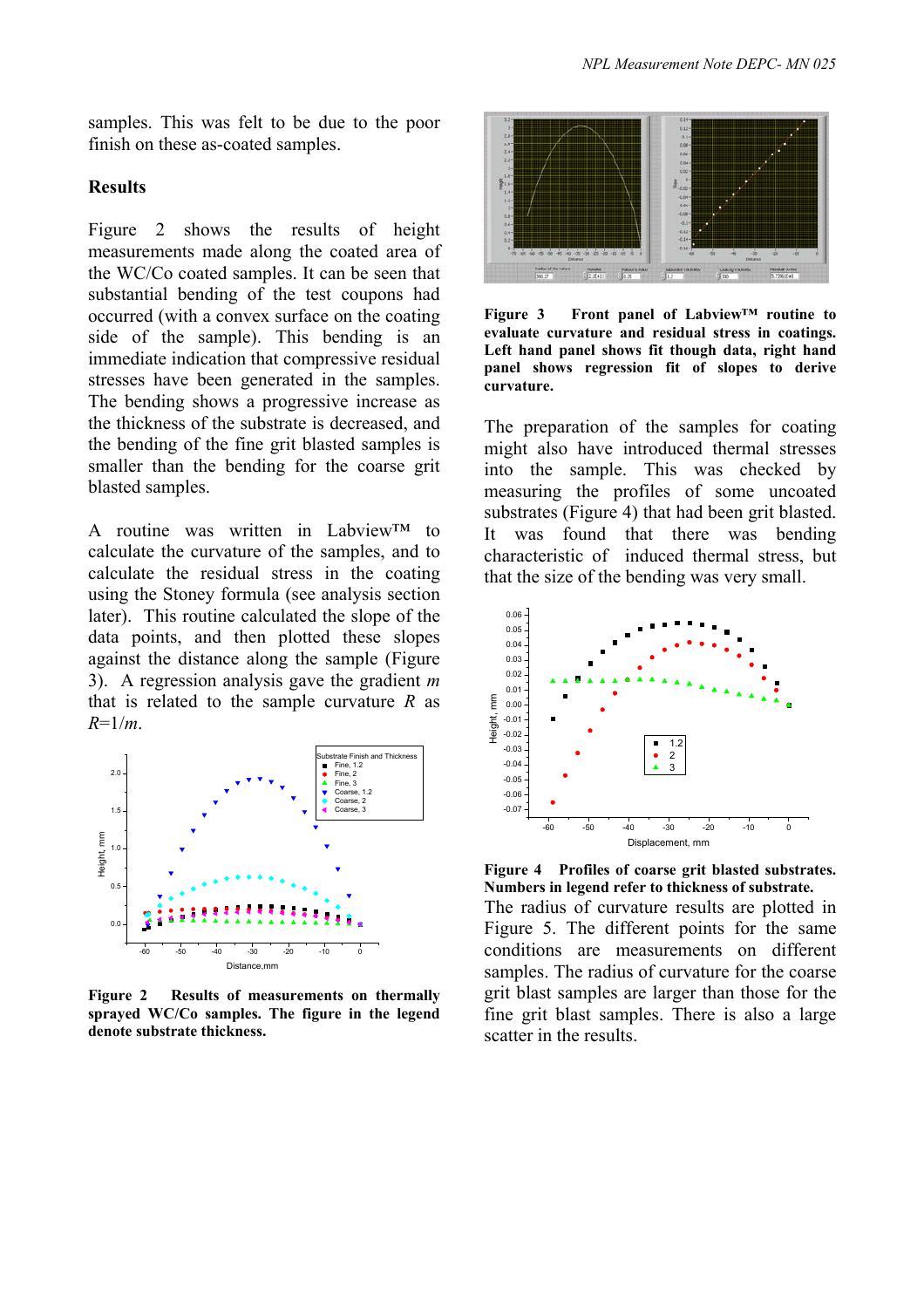

**Figure 5 Radius of curvature results.** 

The bending of the FeCrAlY sample was measured both by the measurement microscope and by the Flexus instrument (Figure 6). It can be seen that the agreement between the two instruments is very good. However, because the Flexus is an automatic instrument a much higher density of points can be measured (1000 points in Figure 6).



**Figure 6 Comparison of measurements of bend of FeCrAlY sample with optical and flexus instruments.** 

Figure 7 shows a second Labview™ routine that was used to fit the data. This routine calculated both a best fit parabola and a best fit circle to the data. The curvature is then obtained as either the radius of the circle, or as the inverse of half of the second derivative of the parabola. Analytically the parabola fitting is far easier, and gives virtually identical results. It should be noted that the fits deviate

from the results due to a kink on one side of the sample. The large number of data points that can be acquired with the Flexus enables a stepwise fitting of the data along the sample such that the variation of curvature along the sample can be measured accurately. For simplicity, an average value of the curvature of the whole sample was used in this analysis.



**Figure 7 Front panel of Labview™ routine used to fit circles and parabolae to coupon bending data** 

The Flexus instrument allows the temperature of the sample to be varied. Figure 8 shows the difference in height for two measurements made on the FeCrAlY sample at temperatures of 21  $\degree$ C and 78  $\degree$ C. This graph shows the change in bending caused by the change in temperature. This change can be used to calculate the difference in thermal expansion coefficient between the substrate and the coating.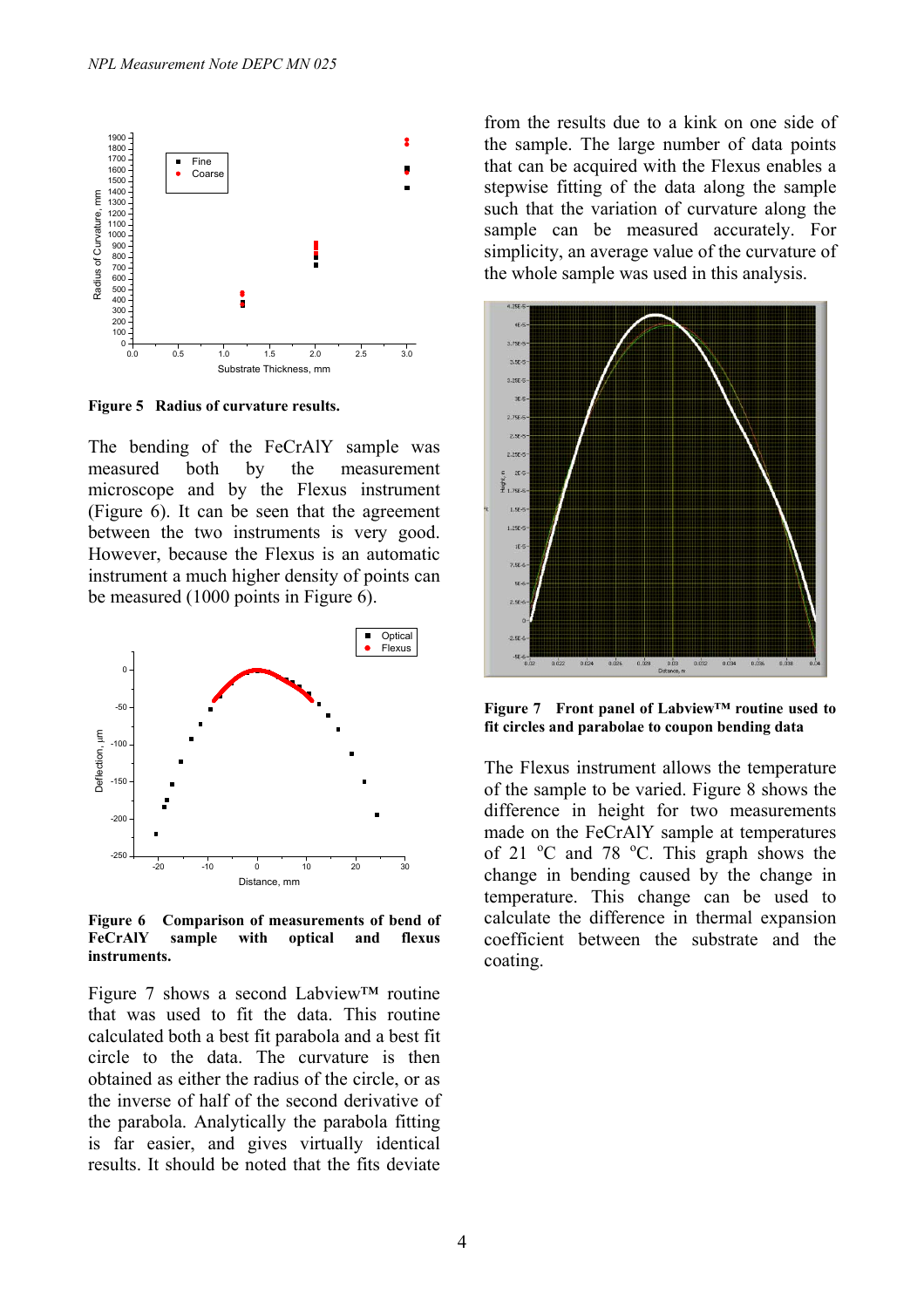

**Figure 8 Plot of change in bending for two profiles measured with Flexus instrument at two**   $temperatures$  of  $21^{\circ}$ C and  $78^{\circ}$ C.

#### **Analysis**

For coatings that are thin relative to the substrate the simple formula for residual stress  $\sigma$  due to Stoney [1] is appropriate;

$$
\sigma = \frac{E h_s^2}{(1 - \nu) 6 R h_c}
$$

where s is the residual stress,  $h_s$  is the substrate thickness  $h_c$  is the coating thickness,  $E$  is the modulus of the coating, ν the Poisson ratio for the substrate and *R* is the radius of curvature of the coupon.

When the coating is thick, this approximate solution is no longer valid, and the formula for  $\sigma$  due to Freund et al [2] can be used

$$
\sigma = \frac{E h_s \left(1 + h m (4 + 6 h + 4 h^2) + h^4 m^2\right)}{6 R h m (1 + h)}
$$

where  $\sigma$  is the residual stress,  $h=h_c/h_s$  with  $h_c$ the coating thickness,  $m=M_c/M_s$  where  $M_c$  and  $M_s$  are the biaxial moduli,  $M = E/(1-\nu)$ , for the coating and the substrate respectively.

It should be noted that both of these formulae are only valid for small deformations of either the coating and the substrate.

The calculated residual stress values can be seen in Figure 9. This shows that the Freund analysis gives a higher value for the residual stress than the Stoney formula, with the ratio between the Freund analysis and the Stoney formula decreasing as the ratio of the thickness of the coating to the thickness of the substrate decreases (Figure 10).

The Freund analysis yields a value for the compressive residual stress in the coating that is reasonably constant with substrate thickness at 903±89 MPa for the coarse grit blasted substrate and 921±65 MPa for the fine grit blasted substrate. Although much of the variation of apparent residual stress calculated with the Stoney formula does seem to have been eliminated by the use of the Freund analysis, the residual stress for the 1.2 mm thick substrate does seem to be a little lower than the values calculated for the other two substrate thicknesses.



**Figure 9 Residual stress in coating calculated by Freund analysis and Stoney formula.**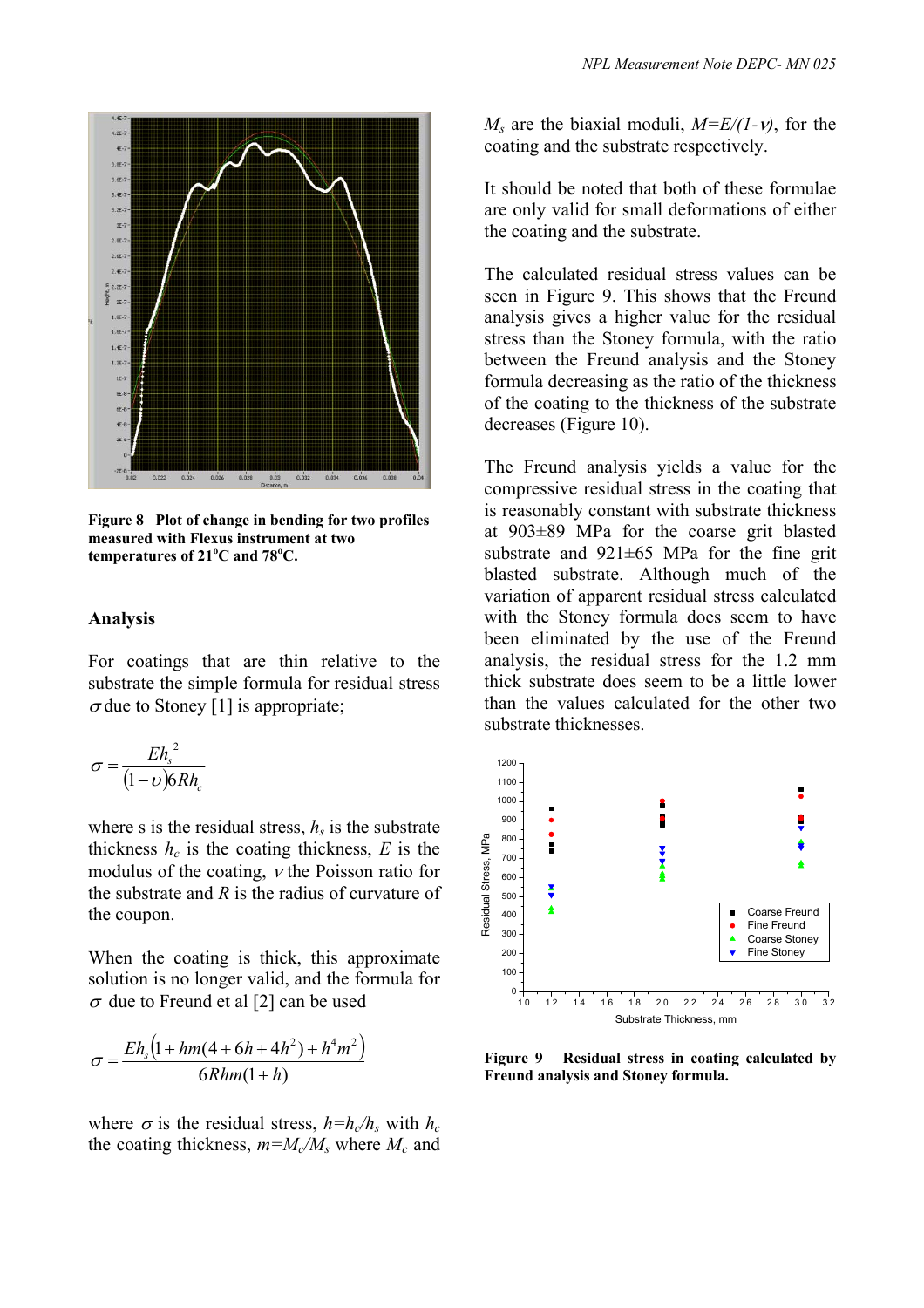

**Figure 10 Ratio of value of residual stress calculated from Freund analysis to value calculated form Stoney formula.** 

Application of the Stoney formula to the FeCrAlY coated sample yields a value of residual stress in the coating of 3.65 GPa.

When profiles are measured at two different temperatures, the difference in bending for small changes in temperature is due to the additional stress generated by thermal mismatch as

$$
\frac{d\sigma}{dT} = \left(\frac{E}{1-\nu}\right) (\alpha_s - \alpha_c)
$$

where  $\alpha_s$  is the thermal expansion coefficient of the substrate and  $\alpha_c$  the thermal expansion coefficient of the coating.

In this respect a small temperature is a change sufficiently small enough so that no significant variation in physical or structural properties of the coating or substrate occur.

The application of this analysis to the two profiles measured for the FeCrAlY coating yields a value of  $\alpha_s$ - $\alpha_c$  of 2.7 x 10<sup>-6</sup> °C<sup>-1</sup>

## **Discussion**

The experiments and results described here support the use of coupon bending to measure residual stress in coated systems. It is clear that for thick coatings the use of the Freund analysis gives more consistent results and should be used. The difficulty with this is that this requires the measurement of the elastic properties of the coating. This can be difficult to achieve, although techniques are emerging that enable this to be carried out more simply [3].

The use of the Stoney formula should be restricted to thin coatings where it is expected that good results can be achieved.

This technique is attractive because all that is necessary is a reasonably high resolution optical microscope. The measurements can be carried out quite quickly and the calculations can be performed easily with a spreadsheet. The more sophisticated Flexus measurement instrument only worked on the FeCrAlY sample with its relatively smooth surface. The as sprayed surface of the WC/Co sample was too rough to produce meaningful results. Attempts were made to smooth the surface of the WC/Co samples with SiC paper but this was found to be very time consuming. Proper diamond grinding would be necessary to give the required finish and this would make the whole procedure too complex and time consuming.

This technique does require the use of small test coupons rather than components themselves. There may be differences in the coatings that are achieved and hence the residual stresses on coupons rather than components, but these can be minimised by exposing the coupons to exactly the same coating conditions as the components.

The use of the Flexus with the FeCrAlY shows how the change in coupon bending with temperature can yield measurements of the difference in thermal expansion properties between the coating and substrate and hence the coating itself.

## **Conclusions**

The use of coupon bending has been shown to be a simple and effective method for